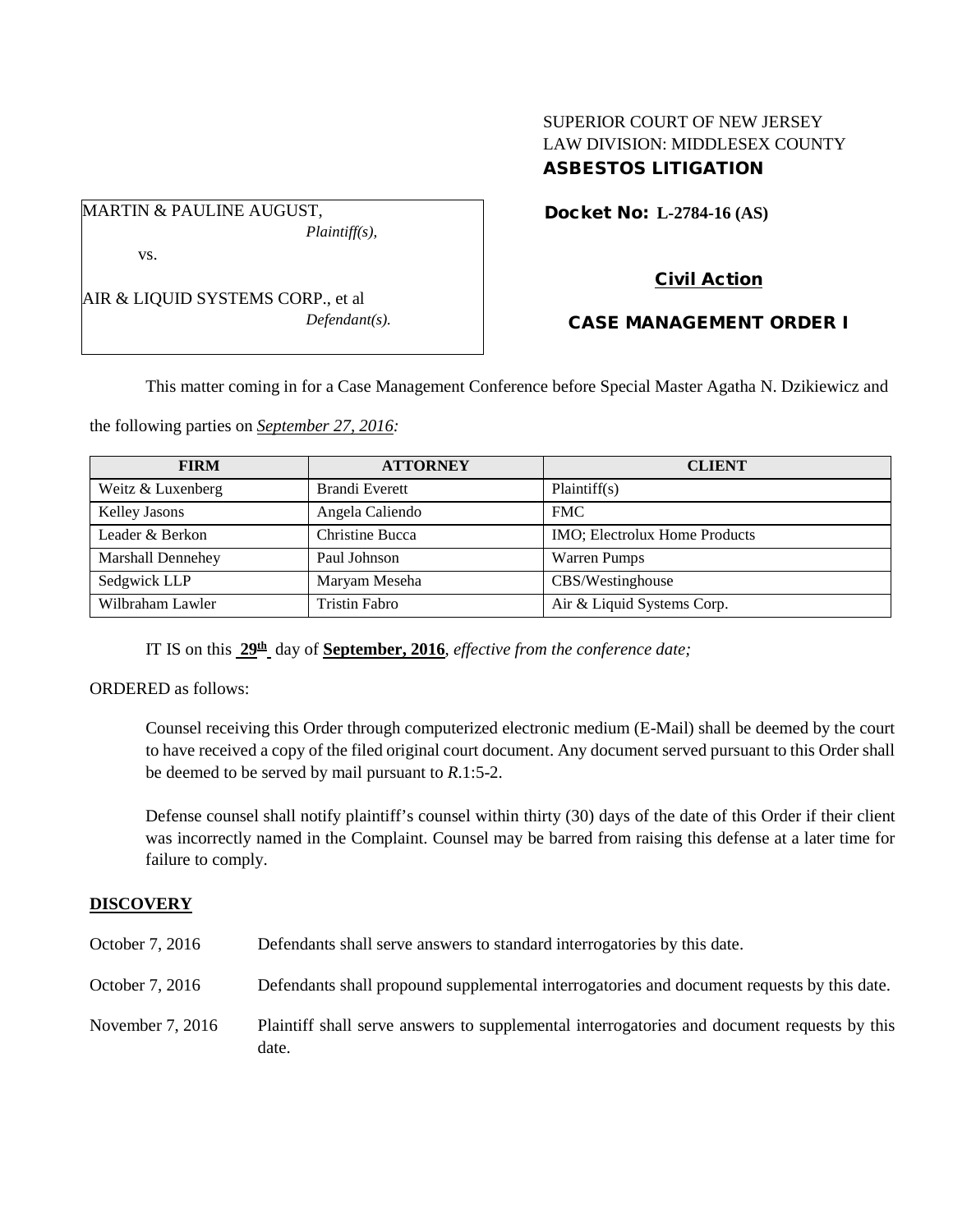January 31, 2017 Fact discovery, including depositions, shall be completed by this date. Plaintiff's counsel shall contact the Special Master within one week of this deadline if all fact discovery is not completed.

#### **EARLY SETTLEMENT**

January 31, 2017 Settlement demands shall be served on all counsel and the Special Master by this date.

#### **SUMMARY JUDGMENT MOTION PRACTICE**

- February 17, 2017 Plaintiff's counsel shall advise, in writing, of intent not to oppose motions by this date.
- March 3, 2017 Summary judgment motions shall be filed no later than this date.
- March 31, 2017 Last return date for summary judgment motions.

#### **MEDICAL DEFENSE**

January 31, 2017 Plaintiff shall serve medical expert reports by this date. January 31, 2017 Upon request by defense counsel, plaintiff is to arrange for the transfer of pathology specimens and x-rays, if any, by this date. April 28, 2017 Defendants shall identify its medical experts and serve medical reports, if any, by this date. **In addition, defendants shall notify plaintiff's counsel (as well as all counsel of record) of a joinder in an expert medical defense by this date.**

#### **LIABILITY EXPERT REPORTS**

- January 31, 2017 Plaintiff shall identify its liability experts and serve liability expert reports or a certified expert statement by this date or waive any opportunity to rely on liability expert testimony.
- April 28, 2017 Defendants shall identify its liability experts and serve liability expert reports, if any, by this date or waive any opportunity to rely on liability expert testimony.

## **EXPERT DEPOSITIONS**

May 19, 2017 Expert depositions shall be completed by this date. To the extent that plaintiff and defendant generic experts have been deposed before, the parties seeking that deposition in this case must file an application before the Special Master and demonstrate the necessity for that deposition. To the extent possible, documents requested in a deposition notice directed to an expert shall be produced three days in advance of the expert deposition. The expert shall not be required to produce documents that are readily accessible in the public domain.

### **PRE-TRIAL AND TRIAL**

May 24, 2017 @ 10:00am Settlement conference. All defense counsel shall appear with authority to negotiate settlement and have a representative authorized to negotiate settlement available by

\_\_\_\_\_\_\_\_\_\_\_\_\_\_\_\_\_\_\_\_\_\_\_\_\_\_\_\_\_\_\_\_\_\_\_\_\_\_\_\_\_\_\_\_\_\_\_\_\_\_\_\_\_\_\_\_\_\_\_\_\_\_\_\_\_\_\_\_\_\_\_\_\_\_\_\_\_\_\_\_\_\_\_\_\_\_\_\_\_\_\_\_\_\_\_\_\_\_\_\_\_\_\_\_\_\_\_\_\_\_